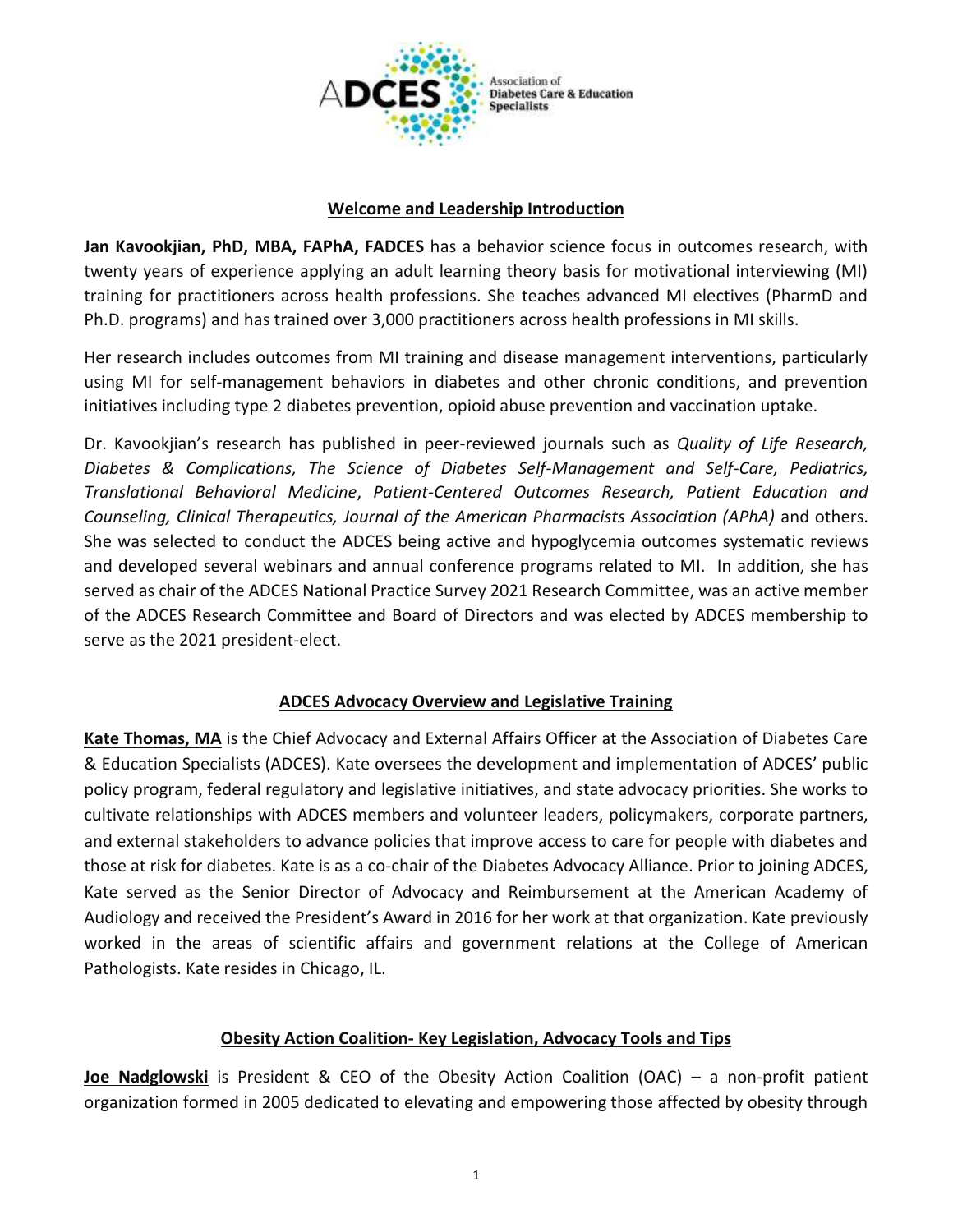education, advocacy and support. He is especially passionate about improving access to the treatments of obesity and eliminating weight bias. A frequent speaker and author, Mr. Nadglowski has more than 20 years of experience working in patient advocacy and education and is a graduate of the University of Florida. Smithsonian Institution.

# **Washington Public Policy Update**

**Sheila Burke, MPA, RN, FAAN** is a member of the faculty at the John F. Kennedy School of Government at Harvard University. She also serves as chair of the public policy group at Baker Donelson. From 2000- 2007 she served as Under Secretary and then Deputy Secretary of the Smithsonian Institution. From 1996-2000 she was executive dean at the Kennedy School. Ms. Burke was Chief of Staff to Senator Bob Dole (R Ks.) from 1986-1996, when he was Senate Minority and then Majority Leader. In 1995, she was also elected Secretary of the U. S. Senate. As deputy staff director of the Senate Finance Committee, 1982-1985, Ms. Burke was responsible for legislation relating to Medicare, Medicaid, and other health programs. She served as a member of the Medicare Payment Advisory Commission from 2000 – 2007. She is a member of the National Academy of Medicine, a fellow of the American Academy of Nursing and the American Academy of Social Insurance and serves on a number of boards including the Commonwealth Fund and Chubb Insurance. Early in her career, she was a staff nurse in Berkeley, CA.

**Tiffani V. Williams, JD, MPH** is senior vice president and public policy advisor with The Daschle Group, A Public Policy Advisory of Baker Donelson, and of counsel with Baker Donelson. Tiffani concentrates her practice on regulatory and legislative matters relating to the provision of health care services. Tiffani represents various segments of the health care industry, including hospitals, health care practitioners, independent clinical laboratories, health plans, pharmaceutical and device manufacturers, dialysis providers, trade associations and industry coalitions. She counsels clients on a variety of health-related issues, including Medicare coverage, coding and reimbursement, compliance with HIPAA/HITECH Act privacy and security regulations and fraud and abuse statutes, health information technology, prevention and wellness efforts, and health care reform policies, rules and regulations. On these issues, she deals directly with Congress, as well as the administration and executive Branch agencies within the Department of Health and Human Services, including the Centers for Medicare & Medicaid Services. She also assists health care clients with comments to various proposed and final federal agency regulations, and regularly prepares health care advisories, trending reports and position papers for clients. In addition to advising clients on complex health care policy and regulatory matters, Tiffani also represents clients on food and nutrition security policy and regulatory issues, and emerging trends impacting the food and agriculture industries.

### **Expanding Medicaid Access to Continuous Glucose Monitors**

**Laurel Koester, MPH** is a Program Officer for the Helmsley Charitable Trust's Type 1 Diabetes (T1D) Program. She oversees an existing and growing grants portfolio dedicated to Modernizing Care for